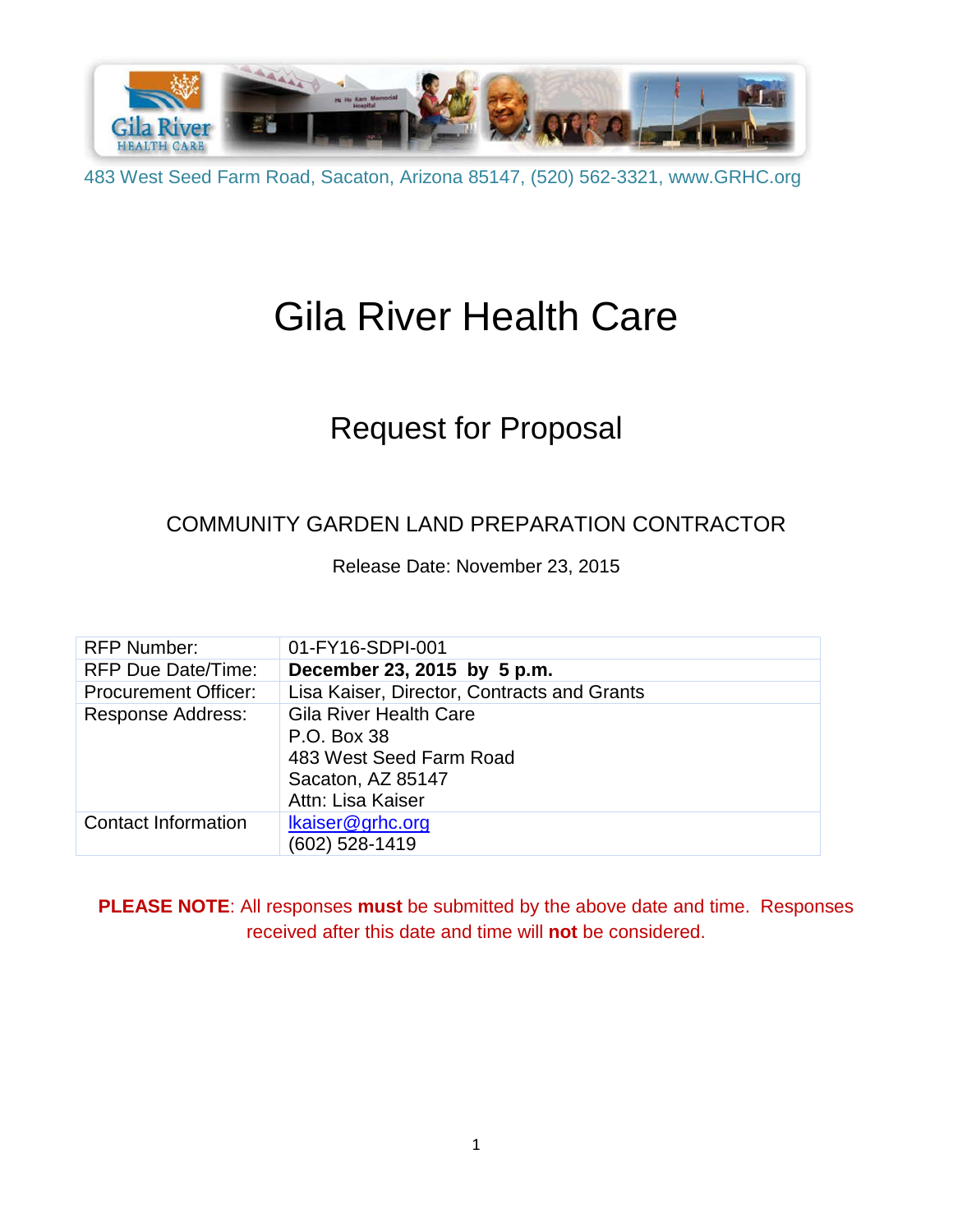

#### **Introduction:**

Gila River Health Care (GRHC) is a leader in the health care efforts that affect the wellness of the tribal communities and eligible population we serve. Through growth and change, Gila River Health Care is committed to improving the health care of the populations we serve by focusing on a patient-family centered care model that promotes collaboration between patients, their families, and health care providers. Our goal is to build a patient-centered relationship through the empowerment of everyone involved in the care of our patients and their families.

Gila River Health Care promotes a healing environment that fosters the physical, emotional, mental, and spiritual wellness of our patients and families. The organization is a provider of superior, comprehensive, community-oriented health care for the Gila River Indian Community, the Ak-Chin Indian Community, and other federally recognized tribes of the United States.

#### **Background:**

The Gila River Health Care Special Diabetes Program for Indians Grant provides a variety of diabetes-related education and prevention services, including nutrition education. To that aim, a grant has been requested to provide an opportunity to support community gardening efforts which will allow for interested Community Members to plant, grow, and harvest their own foods. In collaboration with the Gila River Indian Community, the Gila River Irrigation & Drainage District and generous local growers, the program would create community gardening areas for interested Community Members and their families throughout GRIC. **NOTE: This project is contingent upon availability of grant funds.**

#### **Purpose:**

To prepare designated land areas for planting and harvesting a variety of foods, primarily fruits and vegetables, within Gila River Indian Community Districts 3, 4, 5, & 6.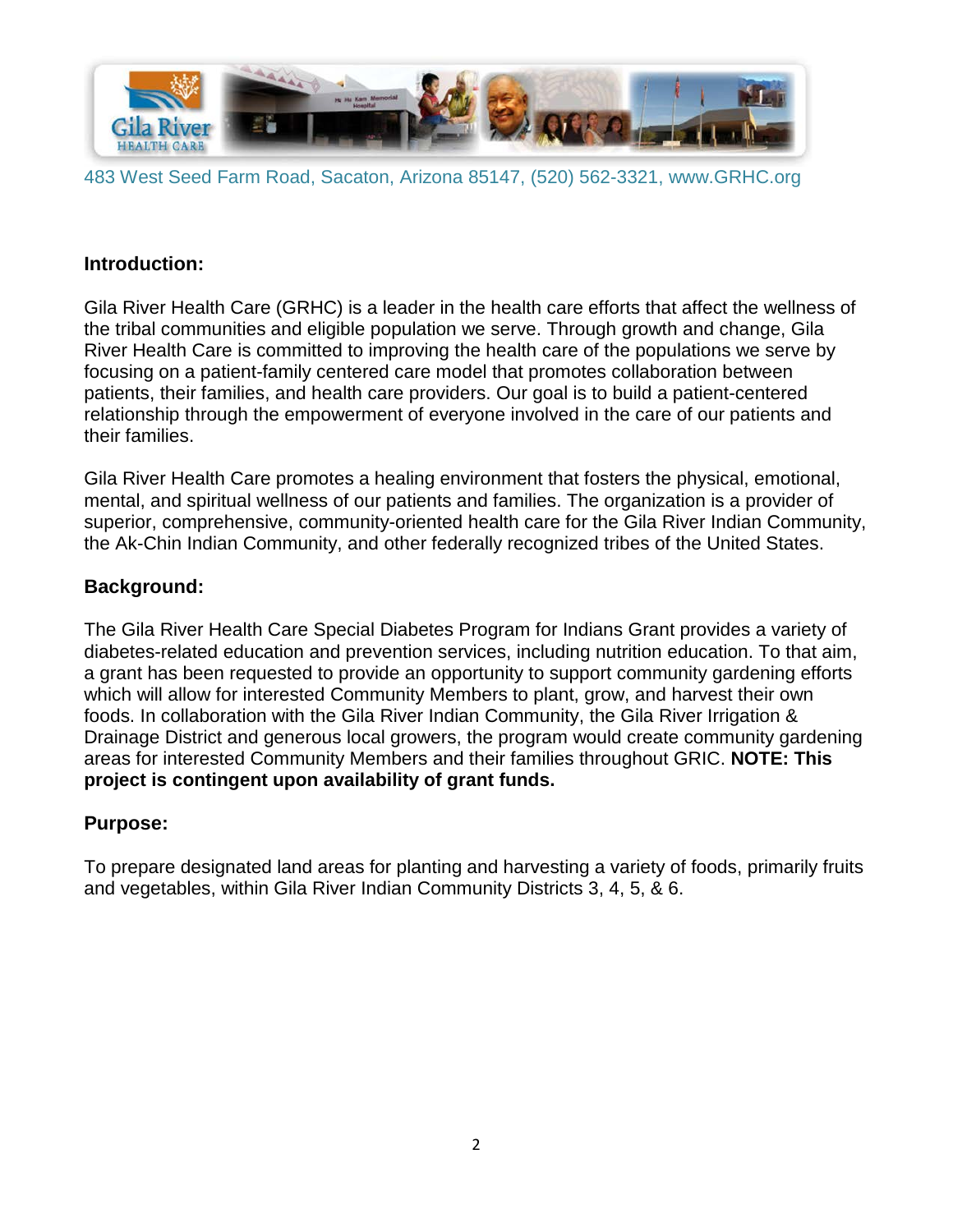

#### **Schedule of Events:**

| <b>Task</b>                                      | <b>Date</b>                           |
|--------------------------------------------------|---------------------------------------|
| <b>RFP Release</b>                               | November 23, 2015                     |
| <b>Deadline for Inquiries</b>                    | December 9, 2015 by 4:00 pm (Arizona  |
| Inquiries must be in writing!!!!                 | Time)                                 |
| No inquiries will be addressed after this date.  |                                       |
| <b>GRHC Responses to Inquiries</b>               | December 16, 2015 by 5:00 pm (Arizona |
| GRHC's response to inquiries will be sent out    | Time)                                 |
| via email to potential bidders.                  |                                       |
| <b>RFP Response Due</b>                          | December 23, 2015 by 5:00 pm (Arizona |
| Response must be received by GRHC at or          | Time)                                 |
| before this time. Any responses that do not      |                                       |
| meet this due date/time will not be              |                                       |
| considered.                                      |                                       |
| <b>Committee Meets</b>                           | December 30, 2015                     |
| <b>Notification of Award/Non-Award</b>           | Upon approval of the Evaluation       |
| <b>GRHC</b> notification of Award/Non-Award will | Committee's contract award            |
| be sent via email and/or hardcopy form.          | recommendation                        |

#### **Scope of Work:**

Contractor will be required to assess and prepare approximately four (4) acres of land for gardening. Such activities may include, but are not limited to, plowing, ripping, tillage work, cultivating with a disc, leveling, preparing land for planting, irrigation conduit, and safe walkway preparation. Contractor will provide weekly updates on work preparation and completion to the SDPI Project Coordinator, Juli Kelly, and/or Community Garden Management Contractor (to be named). Approximate timeframe for work is January 18, 2016 to February 19, 2016 and is contingent upon availability of grant funds. Land must be prepared and ready for planting season in March, 2016.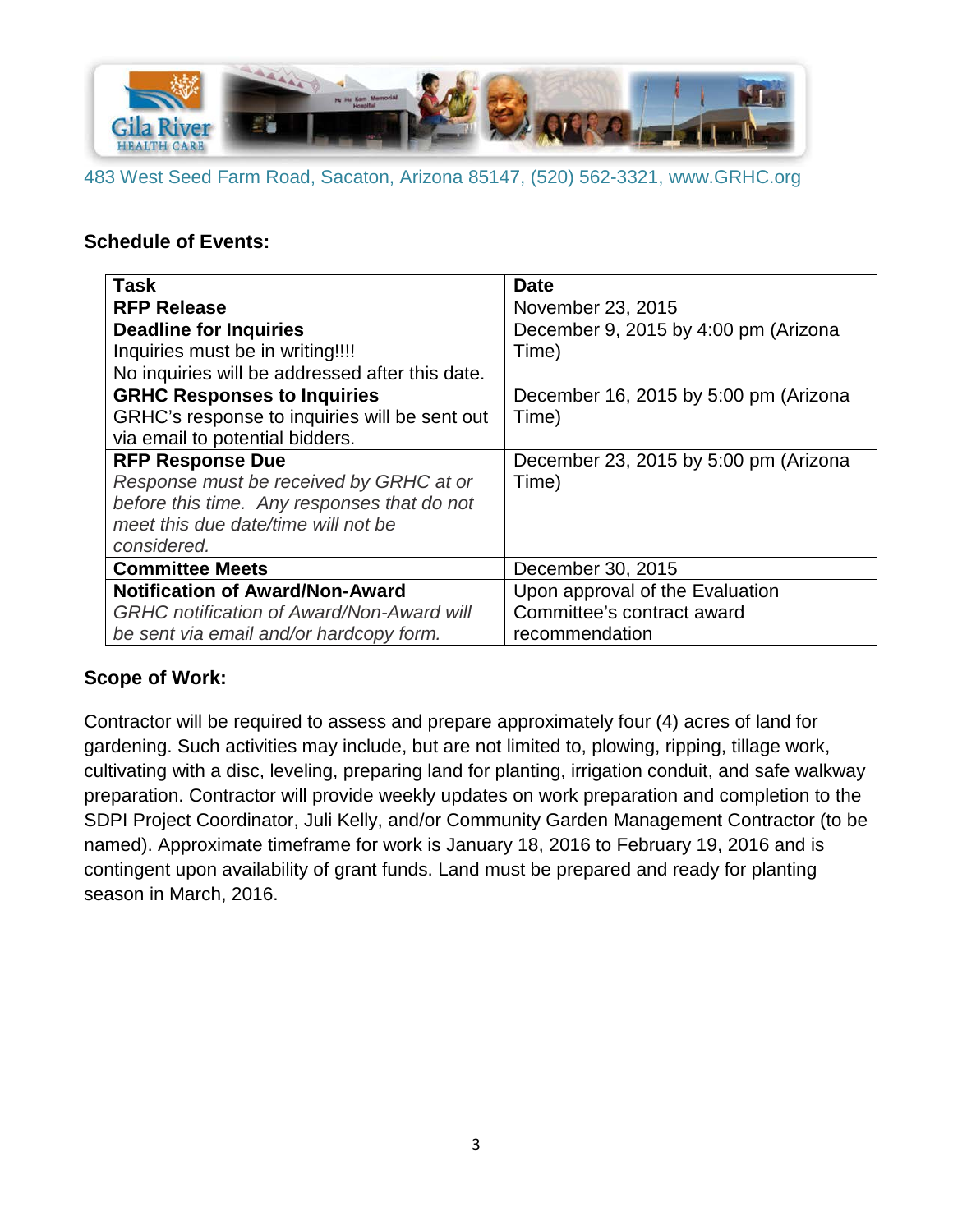

#### **Vendor References:**

Bidders must provide references. For maximum compliance with the requirements of this RFP, a bidder must have been a prime contractor. Subcontractor references will be given less credit for compliance than prime contractor experience.

The references must meet the following requirements:

Two (2) references must be provided for successfully completed similar implementations of the scope of work being proposed. For the purposes of this RFP, "completed similar implementation" is defined as:

At least one (1) of these references must have been completed (i.e., put into production as the system of record) between six (6) months and two and one half (2½) years ago.

#### **Gila River Indian Community Specific Requirements:**

A proposal will only be deemed responsive if, in addition to the technical and functional requirements, specific agreement to the following areas is made in the proposal. The successful bidder will be required to accept the following GRIC/GRHC specific contractual language (below) in the final contract as a fundamental qualifying condition to permit a response to this RFP. **Failure to accept the contractual language below may result in disqualification of a vendor.**

**TRIBAL BUSINESS LICENSING:** Contractors conducting business on the Gila River Indian Community must obtain a Business License. Contractor shall comply with the Gila River Indian Community's business registration, licensing and other applicable tribal regulatory laws, and shall pay any applicable licensing fees. A copy of a current Business License must be provided to Gila River Health Care and be maintained for the duration of the contract. Contractor may not use Owner's or the Gila River Indian Community's name in advertising, promotional materials or other forms of medical exposure without advance written permission as to each specific use. The cost of this annual license is currently \$150.00.

**INDIAN PREFERENCE:** Pursuant to the Gila River Indian Community's Ordinance, GRHC's Procurement Policy and the Indian Self Determination and Education Assistance Act, as amended, Contractor shall provide Indian Preference in the award of any subcontract to this Agreement to any member of a federally recognized Indian Tribe or American Indian Owned Economic Enterprise who meets the minimum qualifications set forth by Contractor. If Contractor's team already consists of non-Indian subcontractors; any additional subcontractors effective October 29, 2012, will be subject to this Indian Preference clause.

**GOVERNING LAW AND JURISDICTION:** This Agreement shall be governed by, construed and enforced in accordance with the laws of the Gila River Indian Community. All disputes arising out of or relating to the matters addressed herein shall be resolved within the exclusive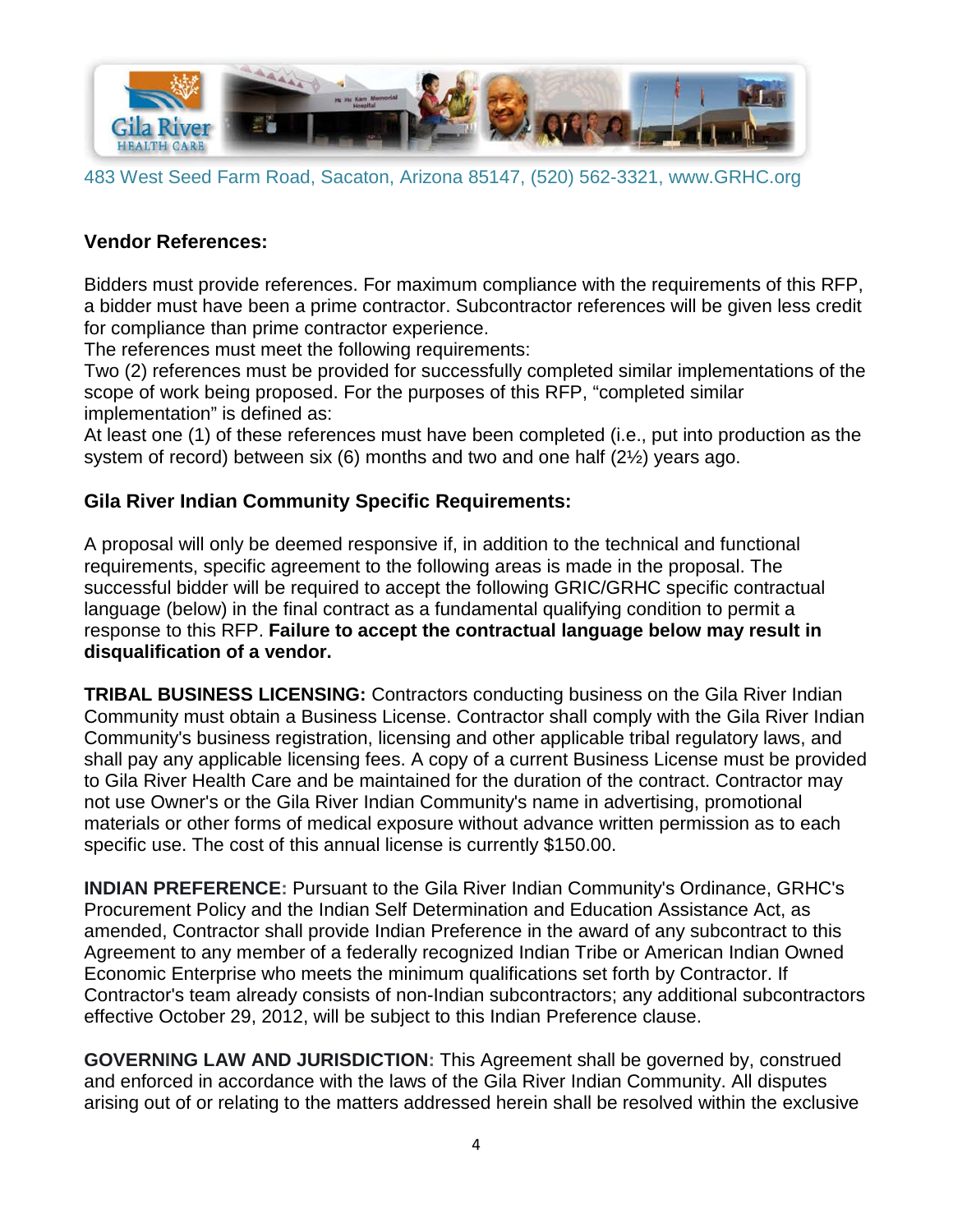

jurisdiction of the Gila River Indian Community Courts. The parties' execution of this Agreement is consent to such jurisdiction and governing law. In the event of a breach of this Agreement, the prevailing party shall be entitled to attorneys' fees and costs in addition to any other remedy at law or in equity.

**SOVEREIGN IMMUNITY:** GRHC is a subordinate economic entity of the Gila River Indian Community, a federally recognized tribal government with recognized sovereign powers and immunity. Nothing herein shall constitute a waiver of sovereign immunity by the Gila River Indian Community, or any of its subordinate economic entities, including GRHC. GRHC is expressly prohibited from waiving immunity on behalf of the Gila River Indian Community.

**GOVERNMENT STATUS:** Notwithstanding anything herein to the contrary, the adoption by the GRHC, as a wholly-owned subordinate economic entity of the Gila River Indian Community, of policies and procedures consistent with HIPAA and/or other federal and state laws is not intended to waive any exemption at law to which it is entitled as a governmental employer. Specifically, GRHC's adoption of policies modeled after such laws is not intended to be construed as a waiver of the Gila River Indian Community's sovereign immunity, consent to jurisdiction outside the Gila River Indian Community Courts, or consent to enforcement authority, actions, or assessments except as may be expressly made applicable to tribal governments.

**RIGHT TO AUDIT:** Contractor shall establish and maintain a reasonable accounting system that enables GRHC to readily identify Contractor's assets, expenses, costs of goods, and use of funds. GRHC and its authorized representatives shall have the right to audit, to examine, and to make copies of or extracts from all financial and related records (in whatever form they may be kept, whether written, electronic, or other) relating to or pertaining to this Contract kept by or under the control of the Contractor, including, but not limited to those kept by the Contractor, its employees, agents, assigns, successors, and subcontractors. Such records shall include, but not be limited to, accounting records, written policies and procedures; subcontract files (including proposals of successful and unsuccessful bidders, bid recaps, etc.); all paid vouchers including those for out-of-pocket expenses; other reimbursement supported by invoices; ledgers' cancelled checks; deposit slips; bank statements; journals; original estimates; estimating work sheets; contract amendments and change order files; backcharge logs and supporting documentation; insurance documents; payroll documents; timesheets; memoranda; and correspondence.

Contractor shall, at all times during the term of this Contract and for a period of ten years after the completion of this Contract, maintain such records, together with such supporting or underlying documents and materials. The Contractor shall at any time requested by GRHC,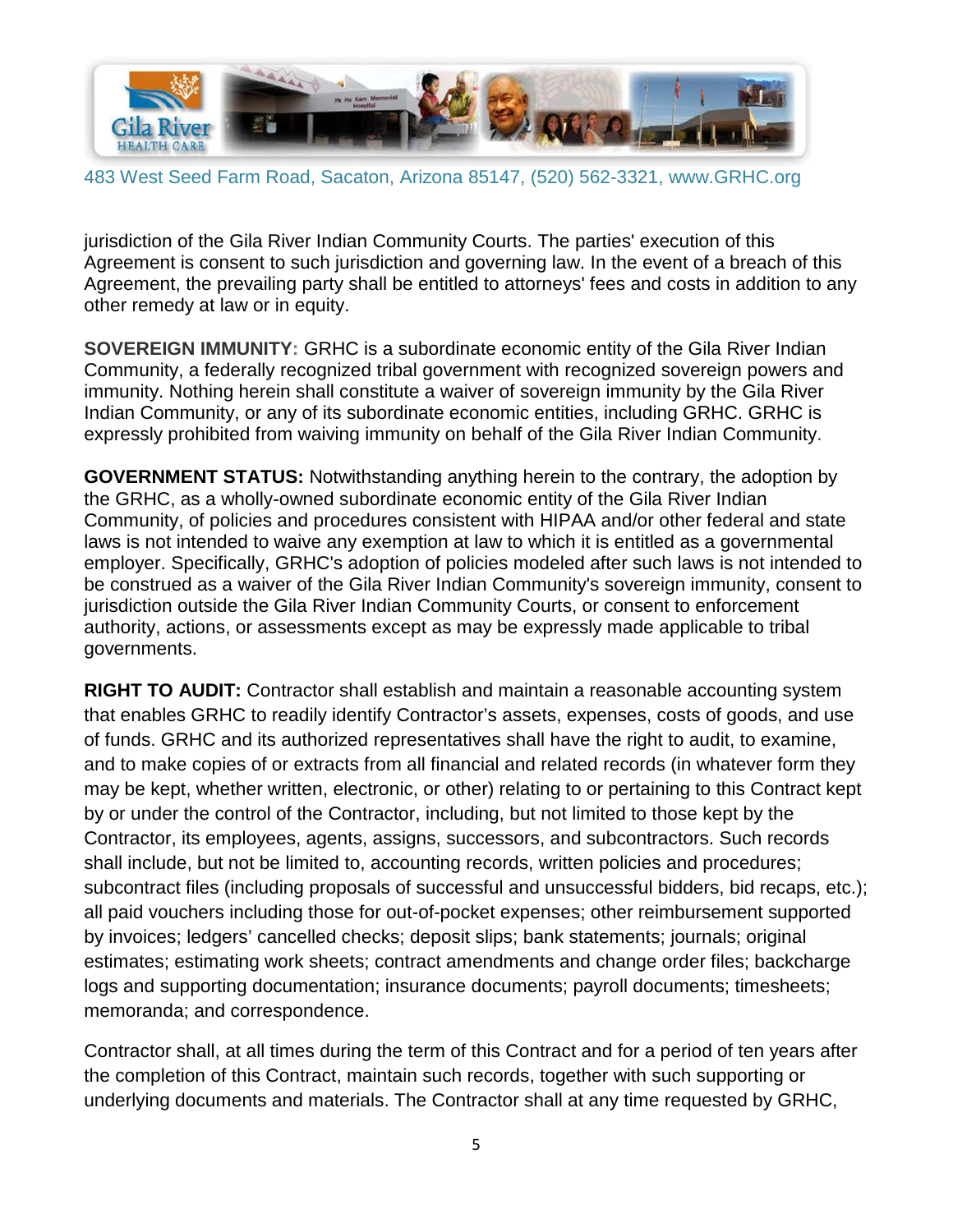

whether during or after completion of this Contract, and at Contractor's own expense make such records available for inspection and audit (including copies and extracts of records as required by GRHC. Such records shall be made available to GRHC during normal business hours at the Contractor's office or place of business and [subject to a three-day written notice/without prior notice]. In the event that no such location is available, then the financial records, together with the supporting or underlying documents and records, shall be made available for audit at a time and location that is convenient for GRHC.

Contractor shall ensure GRHC has these rights with Contractor's employees, agents, assigns, successors, and subcontractors, and the obligations of these rights shall be explicitly included in any subcontracts or agreements formed between the Contractor and any subcontractors to the extent that those subcontracts and agreements relate to fulfillment of the Contractor's obligations to GRHC.

Costs of any audits conducted under the authority of this right to audit and not addressed elsewhere will be borne by GRHC unless certain exemption criteria are met. If the audit identifies overpricing or overcharges (of any nature) by the Contractor to GRHC in excess of one-half of one percent (.5%) of the total contract billings, the Contractor shall reimburse GRHC for the total costs of the audit. If the audit discovers substantive findings related to fraud, misrepresentation, or non-performance, GRHC may recoup the costs of the audit work from the Contractor. Any adjustments and/or payments that must be made as a result of any such audit or inspection of the Contractor's invoices and/or records shall be made within reasonable amount of time (not to exceed 90 days) for presentation of GRHC's finding to Contractor.

#### **Vendor Inquiries:**

Prospective vendors may make written inquiries via email and/or hard copy to the GRHC Director of Contracts and Grants, Lisa Kaiser, at [lkaiser@grhc.org](mailto:lkaiser@grhc.org) All requests must be provided in written (email and/or hard copy) form. Verbal inquiries will not be accepted. All responses will be provided to the vendor in written (email and/or hard copy) form.

Please do not direct communications regarding this RFP to other individuals, or other related organizations such as the Boards of Directors, Executive Members, Tribal Committees, and affiliates, etc. Potential vendors are to direct all communications in writing either by email and/or hard copy to Lisa Kaiser at [lkaiser@grhc.org](mailto:lkaiser@grhc.org)